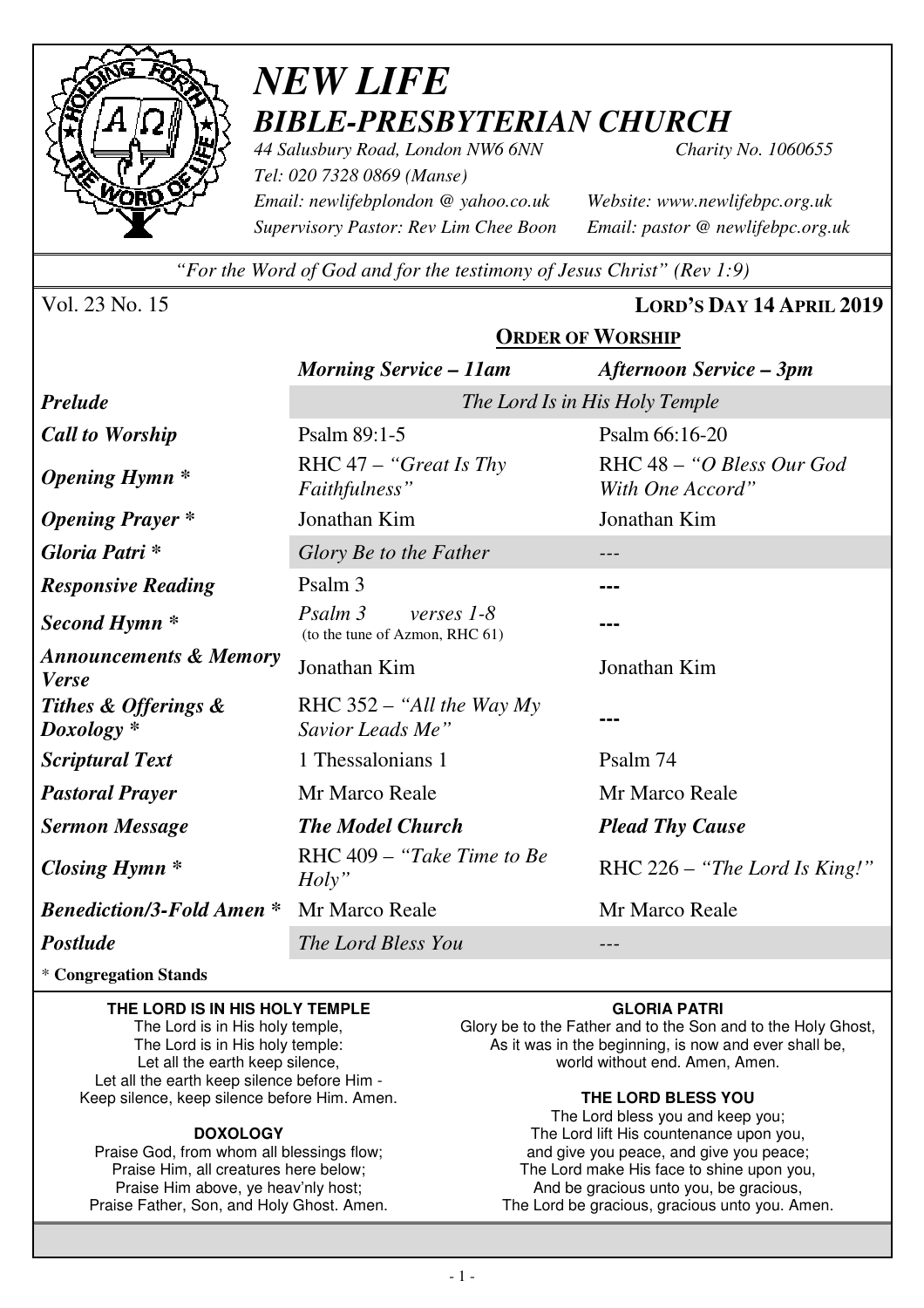# **WASH ONE ANOTHER'S FEET**

## **Adapted from Maranatha Messenger, Sunday 10th March 2019**

#### **Jesus Set the Example**

*So after he had washed their feet, and had taken his garments, and was set down again, he said unto them, Know ye what I have done to you? Ye call me Master and Lord: and ye say well; for so I am. If I then, your Lord and Master, have washed your feet; ye also ought to wash one another's feet.* (John 13:12-14)

Here in the Gospel of John, our Lord Jesus Christ has set us an example – he washed the feet of the twelve disciples. He expects us his present disciples living in this modern day, the 21<sup>st</sup> Century, to follow his example when he said to the Twelve, "*Know ye what I have done to you? Ye call me Master and Lord: and ye say well, for so I am. If I then, your Lord and Master, have washed your feet; ye also ought to wash one another's feet".* 

Is Jesus your Lord and Master? Yes? If yes, then we also ought to wash one another's feet. O, I now hear the silent protest in many hearts that Jesus Christ only washed the feet of the Twelve. He was instructing the Twelve to follow his example. Not us. For we are not that blessed to have that privilege of Jesus Christ personally washing our feet.

Wait a minute. Did Jesus our Lord and Saviour wash our feet, we who are born again into the kingdom of Heaven? Think for a moment how Jesus Christ, our Lord and Master, has washed our feet. Perhaps we have never quietened ourselves and reflect on this truth and never fully comprehend it, and so we are still not enjoying the fullness and complete blessedness in Christ.

In John chapter 13:6-10, we learn that the Lord has indeed washed our feet.

*Then cometh he to Simon Peter: and Peter saith unto him, Lord, dost thou wash my feet? Jesus answered and said unto him, What I do thou knowest not now; but thou shalt know hereafter. Peter saith unto him, Thou shalt never wash my feet. Jesus answered him, If I wash thee not, thou hast no part with me. Simon Peter saith unto him, Lord, not my feet only, but also my hands and my head. Jesus saith to him, He that is washed needeth not save to wash his feet, but is clean every whit: and ye are clean, but not all. (John 13:6-10)* 

We have become part of Jesus by the quickening and the saving grace of God. And from this, by inference and conclusion drawn from our Lord's reply to Peter when he, Peter, objected to Jesus washing his feet. Our feet are washed by the Lord Jesus Christ allegorically and spiritually, and so we like Peter, are cleaned. We are cleansed from all our filth and sin. We have a part in Christ. We are of Christ. We belong to our Lord and Master, Jesus Christ.

He humbly went to the Cross to die for our sin. He made himself of no reputation, and took upon him the form of a servant, and was made in the likeness of men. And being found in fashion as a man, he humbled himself, and became obedient unto death, even the death of the cross (Philippians 2:7-8). We ought to follow Jesus' footstep. We are to wash one another's feet gladly without hesitation and compulsion.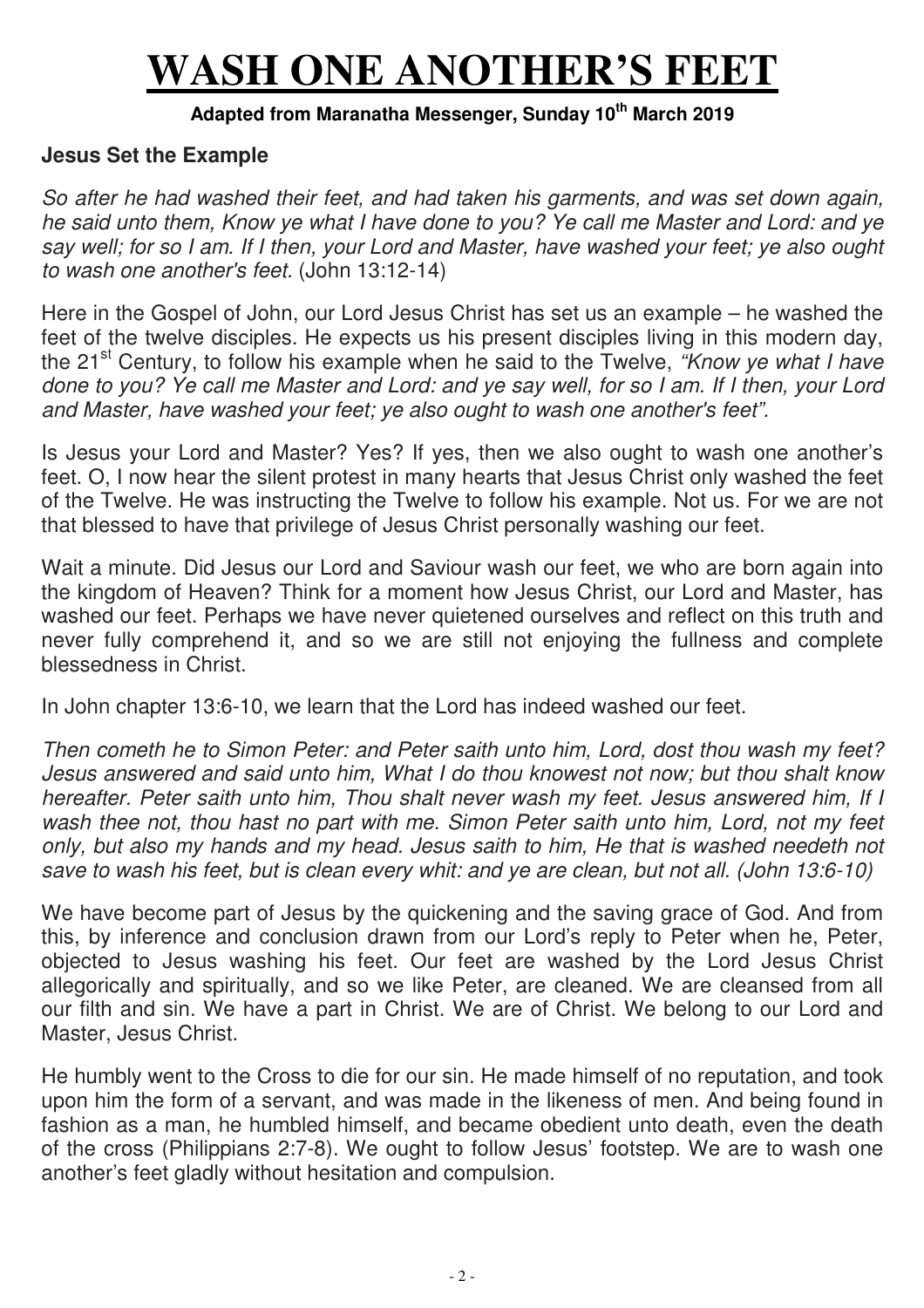## **Wash One Another's Feet.**

*For I have given you an example, that ye should do as I have done to you. Verily, verily, I say unto you, The servant is not greater than his lord; neither he that is sent greater than he that sent him. If ye know these things, happy are ye if ye do them.* (John 13:15-17)

The key phrase is "one another's". The New Testament has many such phrases exhorting and encouraging believers to do one to another. These give us understanding of what is to wash another's feet.

- Strengthen one another in faith (Luke 22:32).
- Lay down your life for your brother (John 10:15).
- Be kind one to another and give due honour to another (Romans 12:10).
- Rejoice with them that do rejoice, and weep with them that weep (Romans 12:15).
- Love one another (Romans 13:8, 1 Thessalonians 4:9).
- Stumble not your brethren (Romans 14:13).
- Accept, receive and welcome one another Romans 15:7).
- Admonish one another with the love and wisdom of God (Romans 15:14).
- Care one for another (1 Corinthians 12:25).
- Salute and respect one another with the love of God (1 Corinthians 16:20).
- Serve one another with love of God (Galatians 5:13).
- Bear one another burdens, and so fulfil the law of Christ (Galatians 6:2).
- Do good to one another (Galatians 6:10, Hebrews 13:16).
- Long-suffer with and forbear one another in love (Ephesians 4:2).
- Be kind one to another, tender-hearted, forgiving one another (Ephesians 4:32, Colossians 3:13).
- Submit yourselves one to another in the fear of God (Ephesians 5:21).
- Teach and admonish one another using God's everlasting truth (Colossians 3:16).
- Comfort and edify one another with word of God (1 Thessalonians 4:18, 5:11).
- Comfort the feebleminded, support the weak, be patient toward all men (1 Th 5:14)
- Pray for one another (1 Thessalonians 5:25).
- Reprove, rebuke, exhort with all longsuffering and doctrine (2 Timothy 4:2).
- Exhort one another daily (Hebrews 3:13).
- Consider one another to provoke unto love and to good works (Hebrews 10:24-25).
- Subject one to another (1 Peter 5:5).

All the above acts of washing one another's feet must be performed with charity and love of God (1 Corinthians 13:1).

## **Conclusion**

Let us wash one another's feet in obedience to our Lord's instruction. Our Lord did not ask us to follow his example of humble service and love without reward. When we humbly submit to his call to wash one another's feet, we shall be blessed, we shall rejoice and be glad. The blessing shall be poured unto us from his immeasurable riches and goodness. May our God grant grace to us to serve one another, to wash one another's feet gladly and humbly. Amen.

*- Elder Daniel Tau*